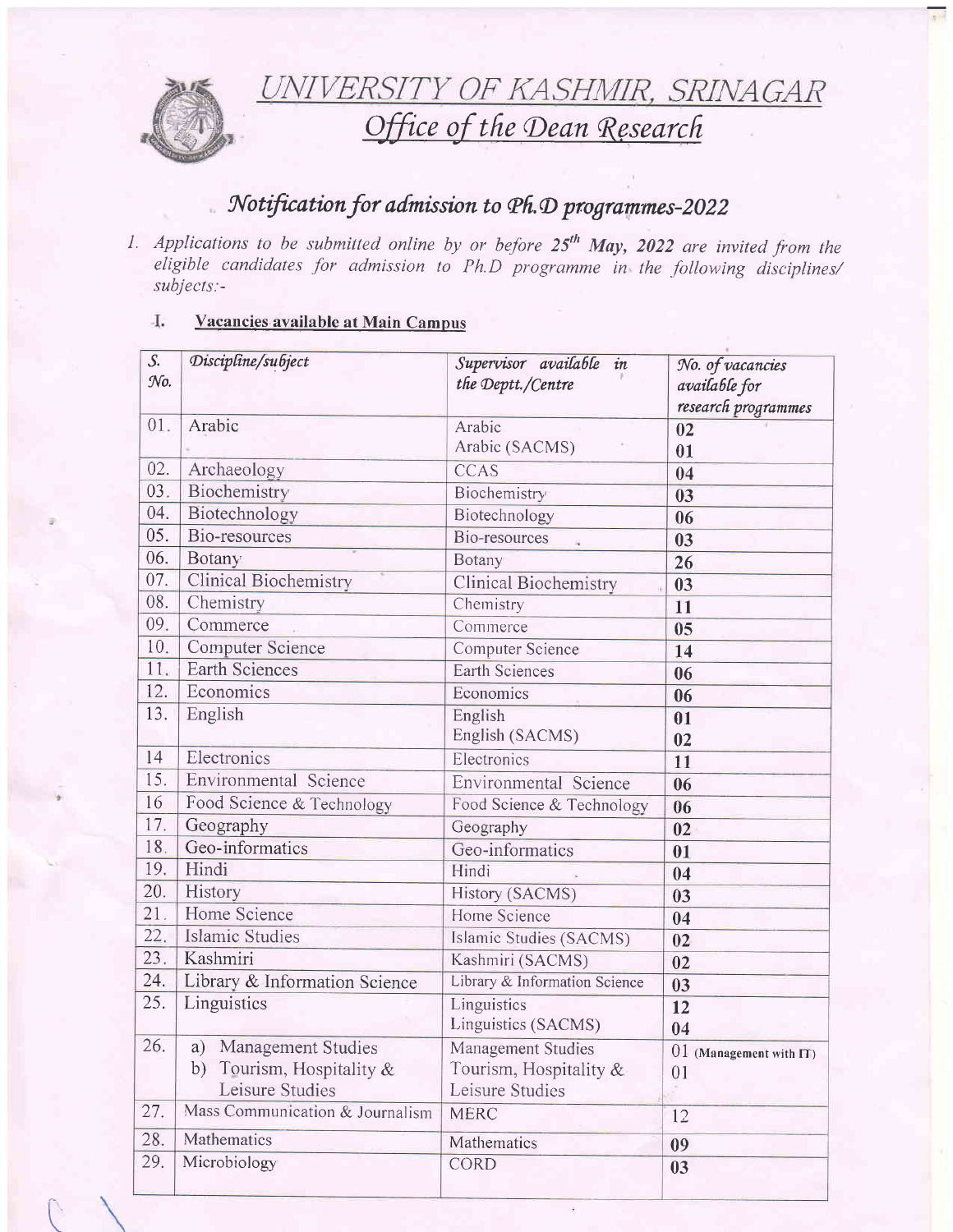| 30. | Nanotechnology                       | Nanotechnology                                                                                             | 08             |
|-----|--------------------------------------|------------------------------------------------------------------------------------------------------------|----------------|
| 31. | Persian                              | Persian<br><b>CCAS</b><br>Persian (SACMS)                                                                  | 06<br>01<br>04 |
| 32. | Physics                              | Physics                                                                                                    | 07             |
| 33. | <b>Pharmaceutical Sciences</b><br>E. | Pharmacognosy &<br>Phytochemistry<br>Pharmacology<br>Pharma Practices<br>Pharma Chemistry<br>Pharmaceutics | 24             |
| 34. | <b>Political Science</b>             | Political Science                                                                                          | 06             |
| 35. | Psychology                           | Psychology                                                                                                 | 06             |
| 36. | Sanskrit                             | <b>CCAS</b>                                                                                                | 02             |
| 37. | Sociology                            | Sociology<br>Sociology (SACMS)                                                                             | 05<br>01       |
| 38. | Social Work                          | Social Work                                                                                                | 01             |
| 39. | <b>Statistics</b>                    | <b>Statistics</b>                                                                                          | 20             |
| 40. | Urdu                                 | Iqbal Institute<br>Urdu (SACMS)                                                                            | 02<br>03       |
| 41. | Zoology                              | Zoology                                                                                                    | 10             |

### II. Vacancies available at Satellite Campuses

| 01. | Computer Sciences              | <b>Computer Sciences</b>       | 16 (South Campus) |
|-----|--------------------------------|--------------------------------|-------------------|
|     |                                |                                | 04 (North Campus) |
| 02. | Mathematics                    | Mathematics                    | 08 (South Campus) |
| 03. | Management Studies             | Management Studies             | 06 (South Campus) |
|     |                                |                                | 12 (North Campus) |
| 04. | English                        | English                        | 01 (South Campus) |
| 05. | Computer Science & Engineering | Computer Science & Engineering | 04 (North Campus) |

### 02 **Eligibility for admission to Ph.D programmes**

- 55% marks in aggregate, or its equivalent grade "B" in the UGC 7-point scale or  $(i)$ an equivalent grade in a point scale wherever grading system is followed, excluding grace/statutory marks, if any, in Master's Degree in the concerned subject/allied subject from a recognized university or in any recognized Professional Degree declared equivalent to the Master's Degree by the Equivalence Committee of the University or an equivalent Degree from a foreign educational Institution accredited by an Assessment and Accreditation Agency which is approved, recognized or authorized by an authority, established or incorporated under law having this mandate or by an Equivalence Committee of the University; Relaxation
- (ii) be allowed for the candidates belonging to SC/ST/OBC (non-creamy layer)/ persons with disability (PWDs) and other categories of candidates approved by university.
- $(iii)$ The candidates who have successfully completed M.Phil Degree from the University<br>of Kashmir with grade 'A' or 'B' or the candidates having been selected to the<br>M.Phil Programme on the basis of entrance test and successfull or its equivalent grade "B" in the UGC 7-point scale (or an equivalent grade in a point scale where ever grading system is followed) or any other equivalent Degree

 $\Lambda$  $\mathcal{L}$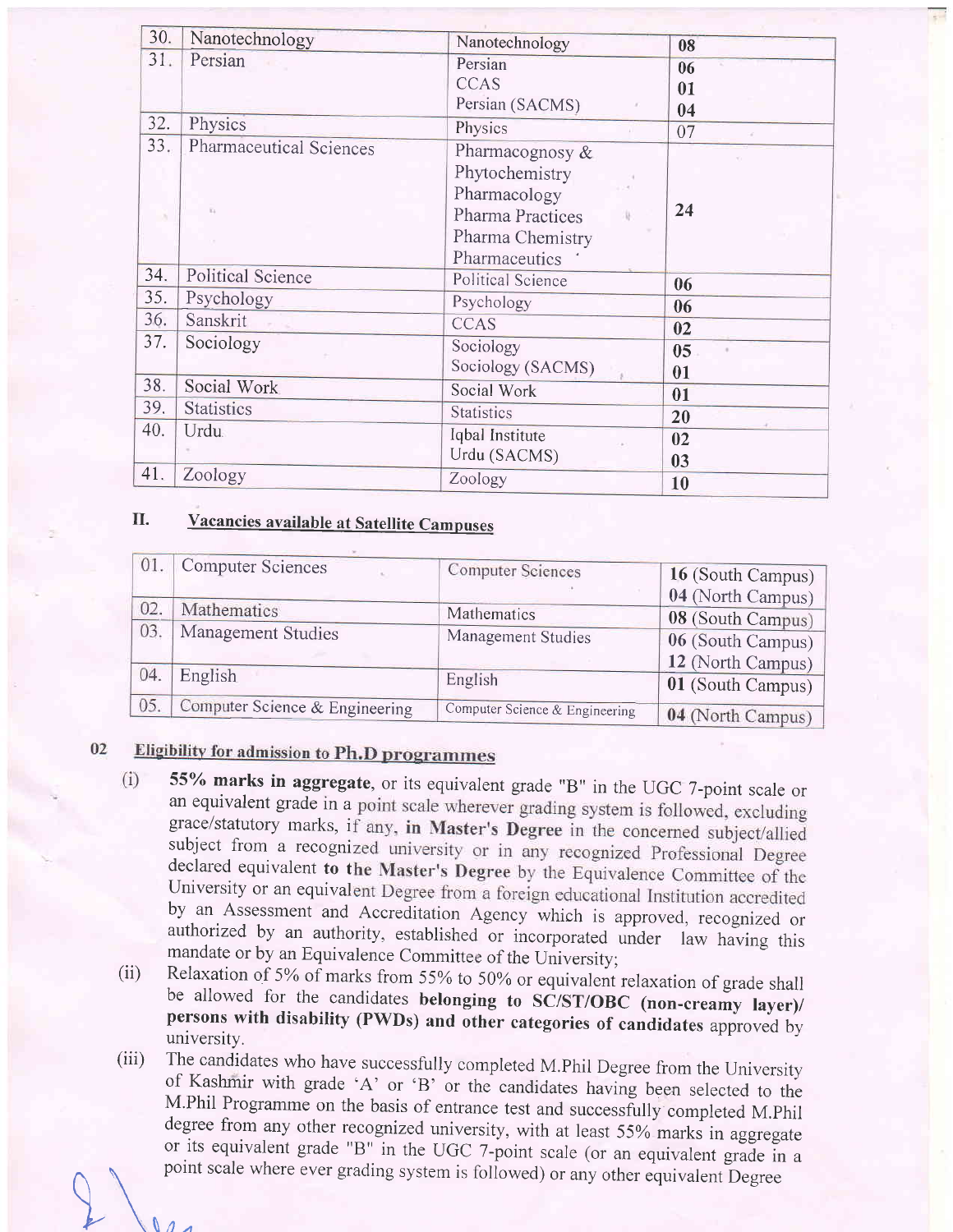declared so for the purposes of these Statutes by the Equivalence Committee of the University shall be eligible for admission to Ph.D programme. However, a relaxation of 5% of marks from 55% to 50% or equivalent relaxation persons with disability (PWDs) and other categories of candidates approved by University.

(iv) Dissertations of those scholars who have completed their M.Phil from a UGC recognized universities/institutions other than the University of Kashmir, shall be checked for plagiarism/similarity index before such applic

# 3. Procedure for Admission

- 
- (I) The eligible candidates other than the candidates exempted from entrance test, shall have to qualify the Entrance Test by securing atleast 50% marks.<br>
(II) The candidates who have qualified UGC NET/JRF or CSIR-UGC NET from 55% to 50% or equivalent relaxation of grade shall be allowed for the M.Phil<br>pass outs belonging to SC/ST/OBC (non-creamy layer)/persons with disability
- (PWDs) and other categories of candidates approved by University.<br>
(III) **JRFs and WOS-A/INSPIRE** fellows with fellowships are to be selected in the<br>
first instance against the available vacancies. Where the numbers of vac
- conducted. Selection of other exempted categories together with the candidates<br>who have qualified entrance test with 50% marks, other than JRFs and WOS-<br>A/INSPIRE fellows with fellowships, shall be made on the basis of ove

| S.No.          | Qualification   | <b>Points</b>         |  |
|----------------|-----------------|-----------------------|--|
|                | <b>NET</b>      | 07                    |  |
| 2.             | <b>SET/GATE</b> | 05                    |  |
| $\overline{3}$ | M.Phil          | 03                    |  |
|                | UG              | 20 (on prorata basis) |  |
| 5.             | PG              | 40 (on prorata basis) |  |
| 6.             | Interaction     | 25                    |  |
|                | Total           | 100                   |  |

 $(V)$ The tie in the marks secured by the candidates in the Entrance Test and interaction shall be resolved on the basis of the percentage of marks secured by them in their Master's or Equivalent Degree.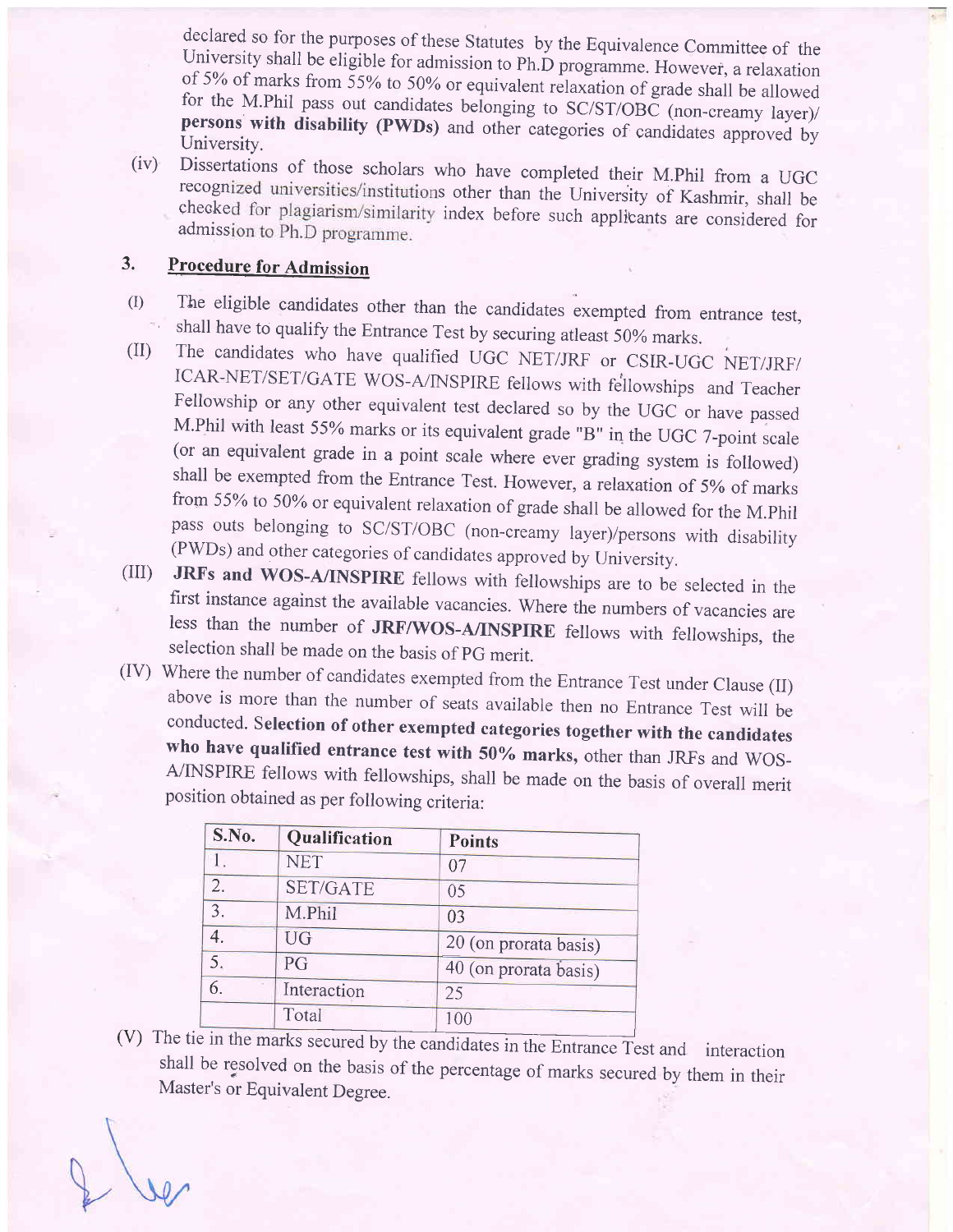- (VD Any challenge to answer key of the answer paper shall be resolved on the basis of the Statutes/Regulations/Guidelines in vogue in the university to this effect pertaining to the Entrance Test for admission to Master's Course and Post Graduate Answer Paper re-evaluation.
- (VII) The list of the qualified candidates along with the waiting list will be prepared by the DRC and will be then forwarded by its Chairperson to the Dean.'of the School who after satisfying himself/herself about the fairness of the selection will recommend it for approval of Vice-Chancellor through office of Dean Research.
- (VIII) The list of qualified candidates will be notified by the Dean of the School concemed and will be made available on the website of the'university.
- (IX) The entrance test qualified candidates shall be required to appear before the DRC for common interaction along with the exempted candidates other than JRFs and WoS and INSPIRE fellows with fellowships to ascertain (i) student interest (ii) inclination (iii) research aptitude (iv) area of specialization/interest and DRC shall finalize the list of selected candidates and their supervisors.

Mere appearance in the list of qualified candidates shall not entitle a candidate to the final selection, if he/she is either found otherwise in-eligible or there is no vacancy available in the Department/Centre/Institute.

#### 4. Entrance Test

- (I) There shall be single Entrance Test paper with three parts having the following break up:
	- (i) Part -I General Aptitude with emphasis on logical reasoning, graphical analysis, Analytical and numerical ability, quantitative comparisons, puzzles etc.
	-
	- (ii) Part-(II) Basic (conventional) questions on core papers.<br>(iii) Part (III) Advanced (higher value questions) questions on Core papers
- (II) The question paper shall have 100 MCQ's with 1 mark each with no negative marks. Break of questions in the question paper shall be as follows:
	- (i) Part -I <sup>20</sup>
	- (ii) Part-II 30
	- $(iii)$  Part-III  $50$
- (III) The candidates whose result of the final semester of the Master's programme or an equivalent Degree is awaited shall also be allowed to appear provisionally in the Entrance Test, subject to the production of an affidavit duly attested by 1st class Judicial Magistrate to the effect that he/she shall not claim any benefit in case he/she fails to produce final result position with required percentage of his/ her Master's programme by or before the date of declaration of Entrance Test result.

### Eligibility for joining as part-time scholar: 3.

The basic eligibility and admission procedure for in-service candidates joining as part-time research scholars shall be same as applicable to candidates for whole-time admission/registration but in-service candidates joining as part-time scholar shall be open to only:

- 
- i. University teachers with atleast two years of substantive service;<br>ii. Permanent scientists of nationally recognized institutions with atleast three years of substantive service;
- 
- iii. Govt. College teachers with at least three years of substantive service;<br>iv. Non teaching employees of the universities/nationally recognized educational and research institutions with at least three years substantive service: